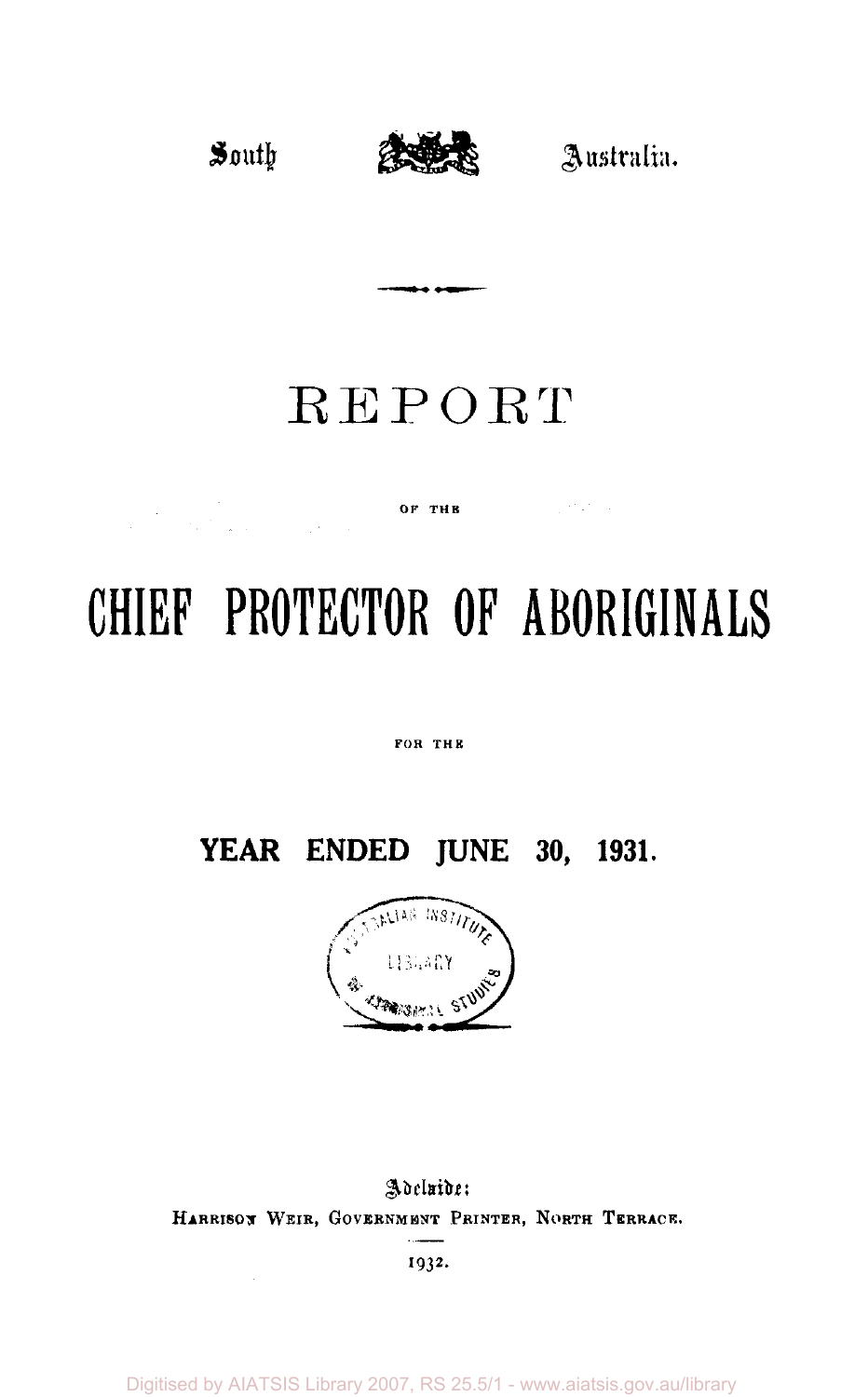### $-7 \frac{140}{44}$  1963 **REPORT. ^ <sup>d</sup>**

Aboriginals Department, Adelaide, November 2nd, 1931.

To the Hon. Commissioner of Public Works, Adelaide.

Sir—I have the honor to submit for your information my report on the work of the Aboriginals Department during the year ended June 30th, 1931.

Mr. Francis Garnett, who was appointed to the position of Chief Protector of Aboriginals on July 23rd, 1923, retired on December 11th, 1930, having reached the age of 65 years.

Mr. Garnett, who prior to his appointment as Chief Protector was at different times Superintendent of both Point Pearce and Point McLeay Stations, was invited to attend farewell gatherings at both stations, when presentations were made to him by the officers and natives.

The aboriginals, in common with all other sections of the population of this State, have suffered considerably through unemployment; sheep and cattle stations have either closed down altogether, or had stock so depleted that there has been no necessity to employ more than an odd man or two. In the pastoral areas native game has been very scarce owing to the heavy stocking of the country and continuous years of drought, and consequently many additional natives have been forced to draw Government rations.

It is hoped that the splendid rains which have fallen throughout practically the whole of this State will once more put the country in good heart so that at least the able-bodied aboriginals will be able to maintain themselves.

Through the efforts of the United Aborigines' Mission, Mr. Roy L. Thomas, of Balcanoona Station, near Mount Serle, agreed to surrender about 20 square miles of his pastoral lease for the use of the aboriginals of the district. The United Aborigines' Mission have commenced work on this area, but to date have not been able to secure a permanent water supply, although several attempts have been made. Until permanent water is assured, I do not feel inclined to recommend that the land be proclaimed an aboriginal reserve.

Mr. Michael Terry, who led a prospecting party into the aboriginal reserve in the north-west corner of this State, reported to me that he found the natives in that area in good condition and apparently well nourished. He stated that there were quite a large proportion of children amongst the natives seen by his party.

The department has continued its usual activities during the year, supplying old, infirm, and unemployed aboriginals with rations and other necessary services.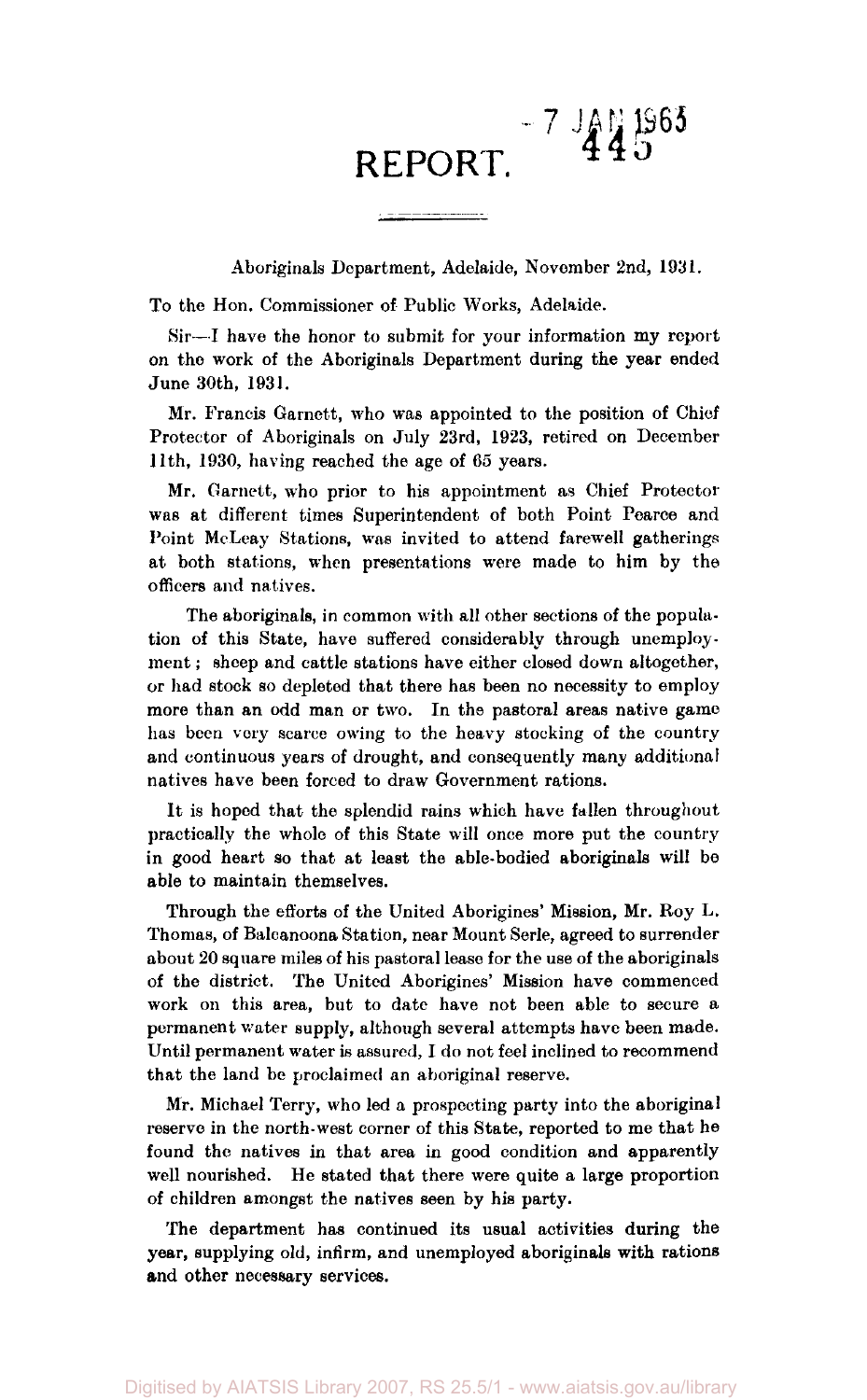Medical attention has been supplied by medical officers, and at the Adelaide Hospital, Queen's Home, and various country hospitals, and rations have been distributed from depots established at police stations and sheep and cattle stations throughout the State.

To all who have assisted in caring for the aboriginals, I offer my sincere thanks.

#### ABORIGINAL POPULATION.

The approximate number of aboriginals and half-castes in Australia is 79,531, which includes 17,797 half-castes.

In South Australia the aboriginal population in June, 1931, was 3,349, as against 3,995 in June, 1930. It has been reported to the Government Statist that a number of aboriginals had crossed the border into Queensland and New South Wales, probably accounting to some extent for the decreased total.

The classification of the South Australian aboriginals as in June 1931, supplied by the Statistical Department, is as follows:—

|                                                                       |                        | Full Bloods.          | Half-castes.            |                         |                          | Total.                   |                            |
|-----------------------------------------------------------------------|------------------------|-----------------------|-------------------------|-------------------------|--------------------------|--------------------------|----------------------------|
|                                                                       | м.                     | F.                    | М.                      | F.                      | М.                       | F.                       | Total.                     |
| Nomadic<br>.<br>In regular employment<br>In supervised camps<br>Other | 608<br>184<br>42<br>80 | 537<br>81<br>45<br>80 | 278<br>270<br>264<br>86 | 287<br>48<br>348<br>111 | 886<br>454<br>806<br>166 | 824<br>129<br>393<br>191 | 1.710<br>583<br>699<br>357 |
| Grand total $\ldots$                                                  | 914                    | 743                   | 898                     |                         | 794 1,812                | 1,537                    | 3,349                      |
| Adults<br>.<br>Children<br>. <b>.</b>                                 | 742<br>172             | 590<br>153            | 581<br>317              | 443<br>351              | 1.323<br>489             | 1.033<br>504             | 2,356<br>993               |
| Total<br>. <b>.</b> .                                                 | 914                    | 743                   | 898                     | 794                     | 1,812                    | 1.537                    | 8.349                      |

#### POINT McLEAY STATION.

Births : 8 half-castes. Deaths : 4 half-castes. Number on station : 30 full bloods ; 327 half-castes ; total 357.

#### POINT PEARCE STATION.

Births : 19 half-castes. Deaths : 6 half-castes. Number on station : 3 full bloods ; 314 half-castes j total 317.

#### KOONIBBA MISSION.

Births : 1 full blood ; 10 half-castes. Deaths : 3 full bloods. Number on station : 74 full bloods ; 130 half-castes; total 204.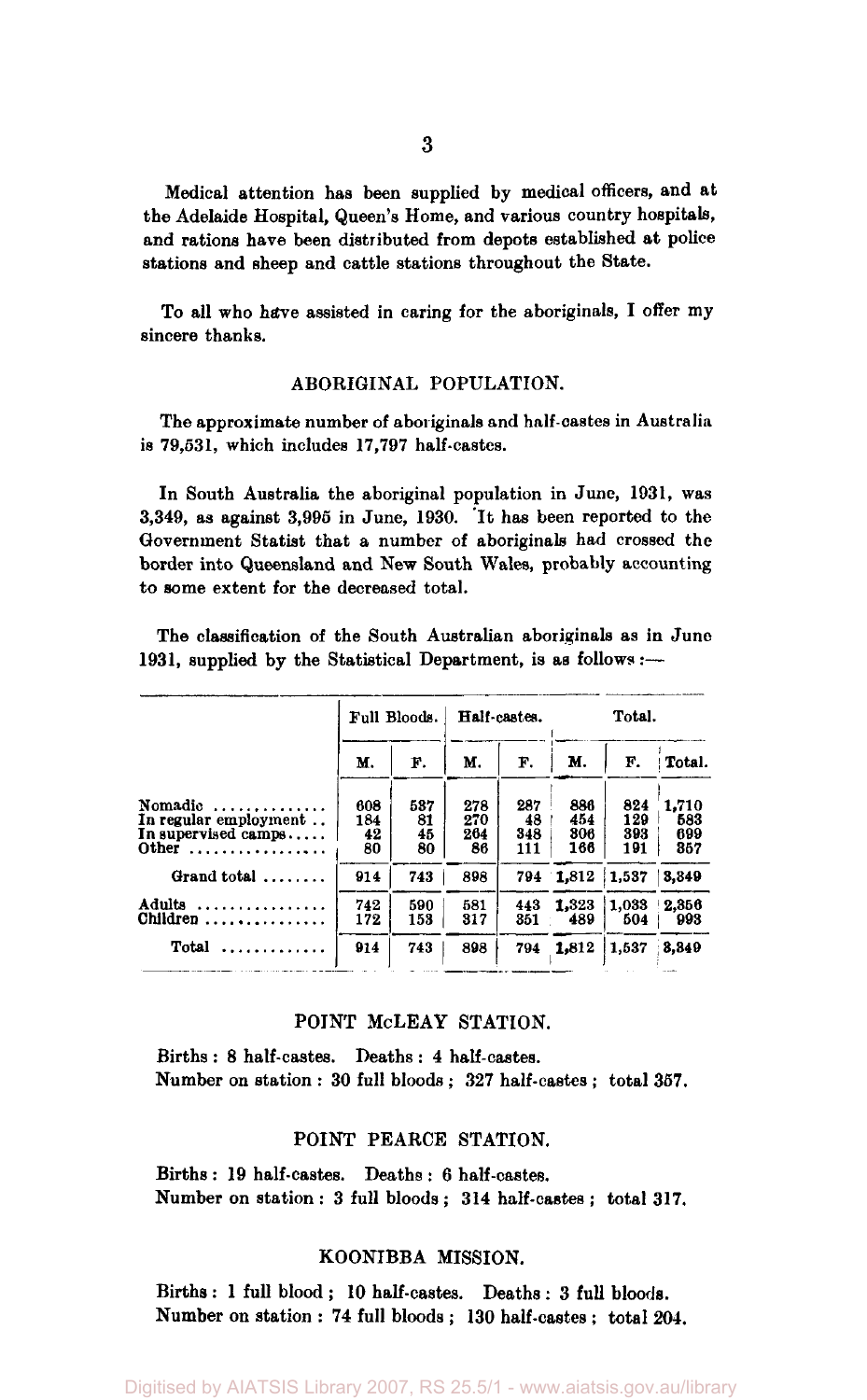#### POINT McLEAY STATION.

The Superintendent reports that there are 230 acres under crop this year, 200 acres being sown to oats for hay, and 30 acres to barley for pig feed. He has also been planting sand drifts with a suitable sand-binding grass, which has made good growth.

One hundred gum trees have been planted, and it is intended that a progressive tree-planting policy shall be pursued.

Natural teed was not plentiful during the year, and prices for cream and pigs having fallen, the dairy and the pigs have not shown such a good return as previously. The value of cream sold during the 12 months was £271 17s. 5d., and pigs £99 17s. 9d.

The lambing at this Station was only 50 per cent., and considerable losses have been caused through foxes and dogs worrying and killing sheep. About 30 dogs have been destroyed.

The wool clip was 27 bales, which realised £165 l1s. 5d.

The population of the Station has increased through natives from adjacent areas, who have hitherto more or less maintained themselves, being thrown on the department for support owing to the general shortage of employment.

A two and a four-roomed cottage have been erected and additions and renovations have been made to several of the older cottages.

Sanitation has been closely watched, and the general health of the natives has been good. Sister M. M. Lenton, who has had charge of the medical work, has given every satisfaction, and is undoubtedly well suited for the position she holds.

The Aborigines' Friends' Association donated £100 towards the sister's salary for the year 1931.

Mr. W. F. Lyddon Cook, as a representative of the Parkin Mission, is still rendering devoted service as missioner, and, in addition to the religious services, conducts various social activities which give the natives an interest and provide a way in which they may beneficially employ their leisure.

#### POINT PEARCE STATION.

The harvest was again poor, but averages were slightly better than in 1929-30, being wheat 5.42bush. and barley 8.8bush. The Station share of crops was 7,599bush. of wheat and 5,932bush. of barley, and  $222\frac{1}{2}$  tons of hay were cut from  $327\frac{1}{2}$  acres.

The seasonal prospects are the best for many years, and better returns from all departments of the Station's activities are anticipated for the coming year.

The wool clip totalled 83 bales, realising £419. A 76 per cent, lambing is reported, and 1,293 lambs have been marked.

The losses of sheep on this Station have been very heavy in past years, and an investigation is being held into the causes. It is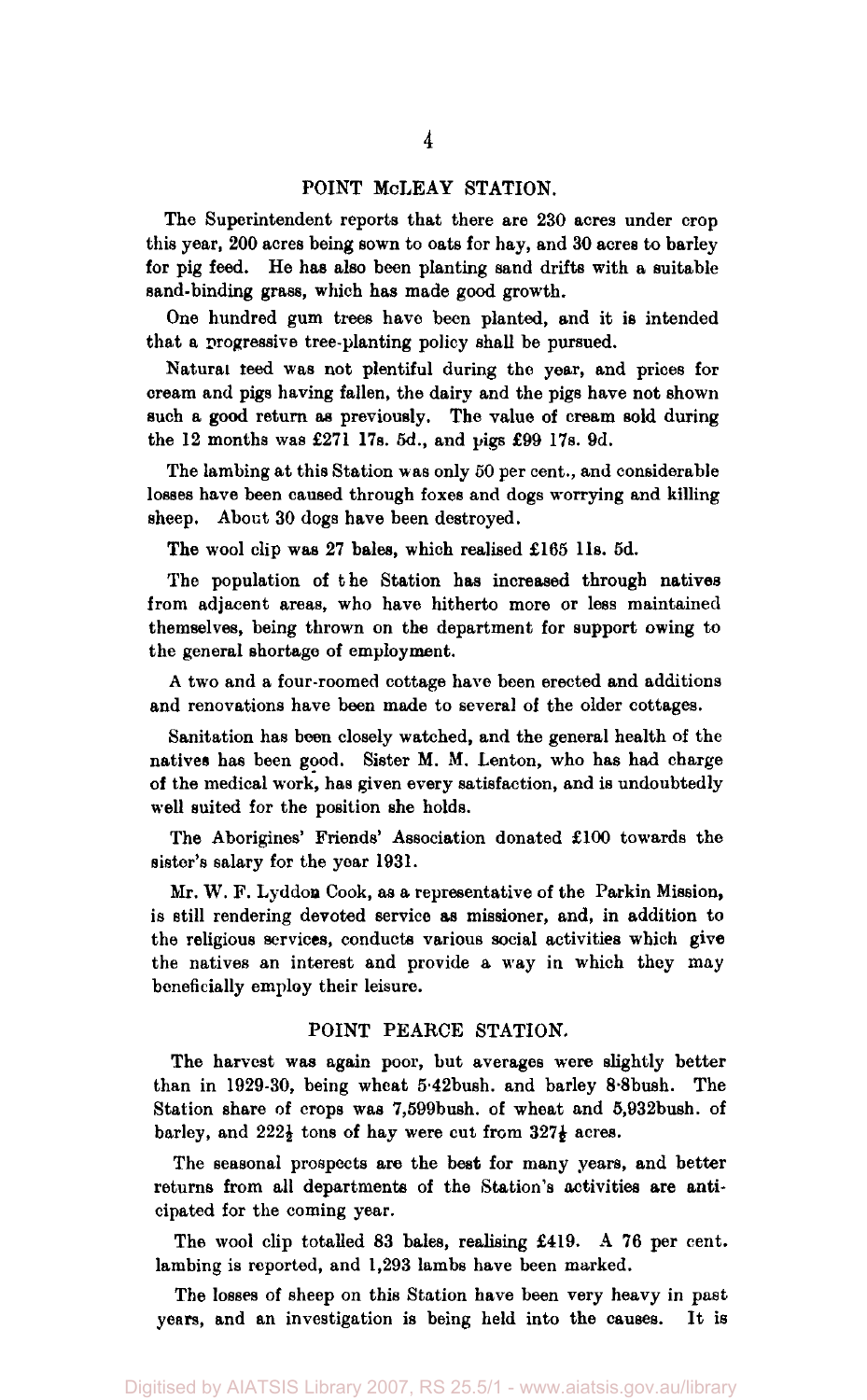apparent that many sheep have been lost by theft in addition to natural losses, and it is hoped that by closer supervision the percentage of losses will be greatly reduced.

The management of Point Pearce has been severely criticised' and changes in the staff are to be made which, it is hoped, will lead to a more satisfactory working of this station. Owing to these changes I have not received a report from the late Superintendent on the year's activties.

The housing problem is still acute. Additional cottages have been erected during the year, and cottages which have fallen into disrepair are being renovated as opportunity offers.

The hospital has been maintained. Sister Ivy Ford resigned as sister-in-charge on February 28th, 1931, and Sister E. K. Bray, wife of the Farm Overseer, filled the position until June 1st, 1931, when she left the station to undergo further training. When this is completed it is hoped that Mrs. Bray will again take charge of the hospital.

Religious and social work has been continued by the Anglican and Methodist churches, and the Salvation Army has also visited the station one night each week and held services. My thanks are due to these bodies for assisting with that side of the work.

#### KOONIBBA MISSION STATION.

The present Superintendent, Mr. Albert Mueller, commenced duty as such in June, 1930, and the following is taken from his report for the year  $1930-31$  :-

The rainfall was 7.88in., sufficient for a fair harvest, but continuous wind and drift sand played havoc with the cultivated land, and 400 of the 1,330 acres sown were completely blown away, and other paddocks severely damaged by drift. The total harvest was 1,240 bags of wheat, none of the crop being high enough to cut for hay.

Crops sown this year are doing exceptionally well, 2,100 acres have been sown by the Mission, and a further 700 by two sharefarmers. There is an abundance of feed, and the stock is looking well.

The most serious difficulties were caused through lack of employment : however, the Mission Board made available funds which made it possible to employ men, not needed for the ordinary farm work, on contract **work,** clearing and stone picking. This enabled better discipline to be maintained than would have been the case if these men were idle.

The sheep suffered considerably through droughty conditions, and wool was of poorer quality than hitherto, the clip realising only £32. Only a few sheep died, and with the better conditions now prevailing they are in good condition, and gave a satisfactory lambing.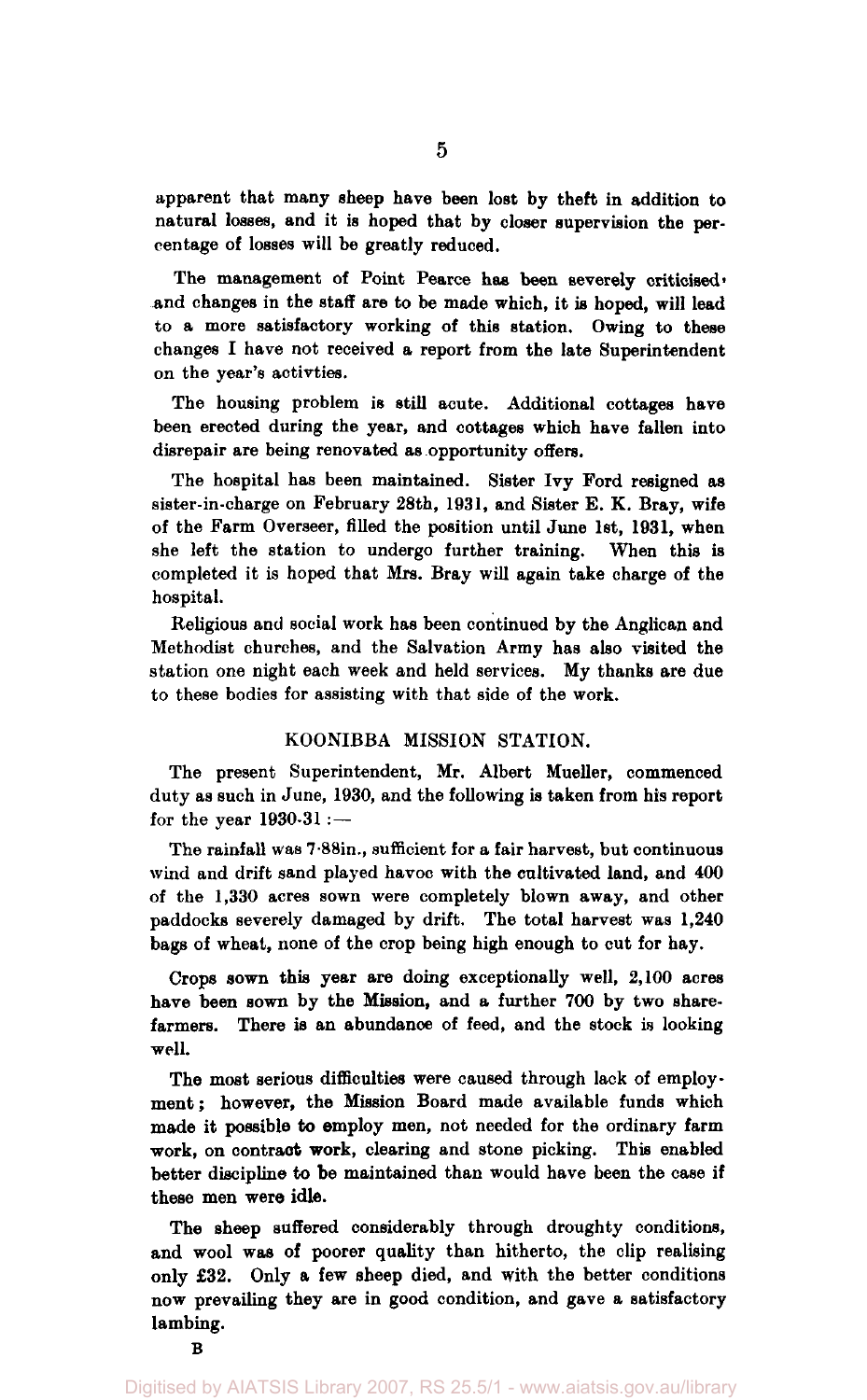There are 67 children attending school under Mr. Bode, and they are making very good progress.

The church work has proved encouraging; 14 adults were baptised and became members of the church, and the majority of them have proved good members. Another large class is receiving religious instruction. Many of the nomadic camp natives who made Koonibba their home during the winter months were reached by the church and induced to attend short services every day.

Dr. Elkin of the Sydney University visited the station in December 1930, and the Superintendent appreciates the assistance and information he was able to give to the station officers.

Rations and medicines were supplied by the department for those in necessitous circumstances.

#### VARIOUS.

Inspector P. A. Giles, of the Police Department, Port Augusta, reports that there are approximately 1,100 full-blooded natives and 300 half-castes in the northern and western portions of the State. Their general health has been fairly satisfactory. During the year 34 deaths and 29 births have been reported.

In the country north and west of Oodnadatta there have been six complaints of petty larceny from white men's camps and 22 cases of sheep and cattle killing ; 12 natives and four white men were convicted for breaches of the Licensing Act. Several other minor offences were brought before the Court.

The present season gives promise of providing more employment for those capable of working and plenty of game for the tribal natives.

Mr. George Aiston, of Mulka, Protector of Aboriginals for the Newcastle District, reports that the condition of the aboriginals in his district is at present good, and that there is an abundance of food for those who are capable of looking after themselves. Unfortunately the long drought has made some of the aboriginals indifferent to their natural foods and they are still demanding rations.

There is only a limited amount of employment available, some of the natives being employed on Kanowana, Clifton Hills, and Murnpeowie Stations.

There has been very little sickness during the year and Mr. Aiston has been able to treat any that has occurred.

As previously mentioned, the United Aborigines' Mission is working among the natives at the Nepabunna Mission in the Mount Serle District. They also have missionaries at Swan Reach and Oodnadatta and continue to conduct the Colebrook Home at Quorn for half-caste children.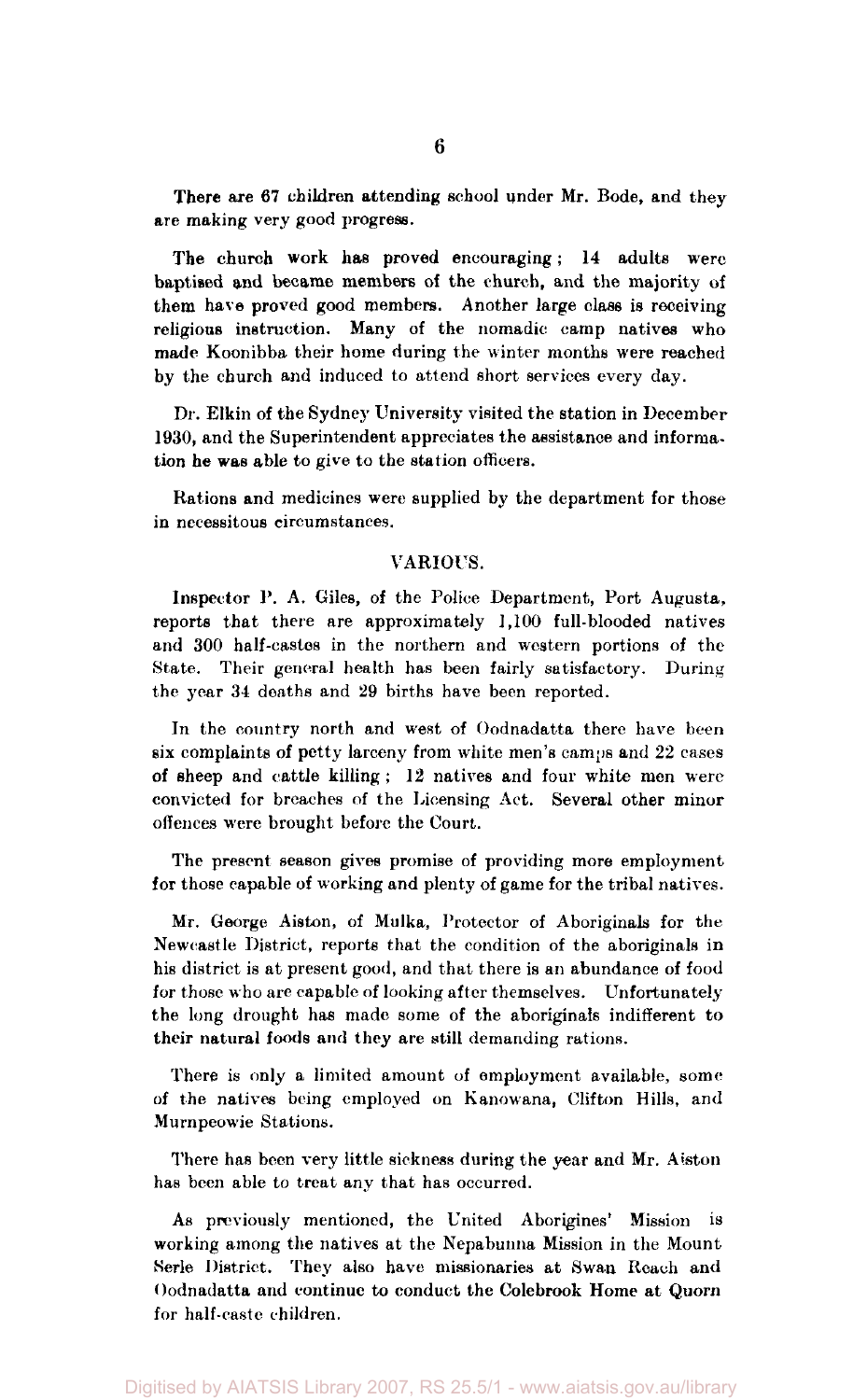The boarding home for aboriginal women and children conducted by the Adelaide City Mission in North Adelaide is doing useful work by providing accommodation, under the supervision of a matron, for women and children visiting the city for medical attendance and other necessary reasons.

During the year the Kev. J. H. Sexton, who for very many years has been Secretary of the Aborigines' Friends' Association and Secretary of the Advisory Council of Aborigines since its inception, was appointed a Protector of Aborigines for the Aboriginal District of Victoria in recognition of the work he had done in the interests of the natives.

The Advisory Council of Aborigines continues to hold its monthly meetings when questions concerning the management and wellbeing of the aboriginals are discussed. During the year Mr. H. B. Crosby resigned his position as a member of the Council and Mr. Walter Hutley, who was a foundation member, died. Their places were taken by Mr. F. Garnett, late Chief Protector of Aboriginals, and the Rev. J. Wiltshire, President of the United Aborigines' Mission.

The expenditure and receipts of the department for the year are as follows :—

| Head Office-<br>EXPENDITURE.                                       | £        |                                   | s. d.      | £              |               | s. d. |
|--------------------------------------------------------------------|----------|-----------------------------------|------------|----------------|---------------|-------|
| Salaries                                                           | 887      | 4                                 | 5          |                |               |       |
| Provisions, blankets, clothing, medical                            |          |                                   |            |                |               |       |
| expenses, transport, &c. $\ldots \ldots$                           | 5,764    | 7                                 | 4          |                |               |       |
| Boarding home for aboriginal women                                 | 191      | 2                                 | 8          |                |               |       |
| Advisory Council of Aborigines-                                    |          |                                   |            |                |               |       |
| Printing, stationery, and allowance                                |          |                                   |            |                |               |       |
| to secretary                                                       | 25.      | $\bf{0}$                          | $\Omega$   |                |               |       |
| Superannuation fund pensions $\ldots$ .                            | 278 15 5 |                                   |            |                |               |       |
| Point Pearce Station-                                              |          |                                   |            | 7,146          |               | 910   |
| Salaries and wages, &c.                                            | 6,259 17 |                                   | - 7        |                |               |       |
| Implements, stock, fertilisers, &c                                 | 3.821    |                                   | $2\quad 4$ |                |               |       |
| New cottages $\dots\dots\dots\dots\dots\dots\dots$                 | 413      |                                   | 2 11       |                |               |       |
| Purchases for store, $\&c$                                         | 2.999    |                                   | 210        |                |               |       |
| Loan expenditure for improvements                                  |          |                                   |            |                |               |       |
| on Wardang Island and purchase                                     |          |                                   |            |                |               |       |
| of stock and implements                                            | 41       | 3                                 | - 8        |                |               |       |
| Loan account, interest and deprecia-                               |          |                                   |            |                |               |       |
| $tion \dots \dots \dots \dots \dots \dots \dots \dots \dots \dots$ | 305      | $\mathbf 2$                       | 8          |                |               |       |
|                                                                    |          |                                   |            | -- 13,839 12 0 |               |       |
| Point McLeay Station-                                              |          | $\pounds$ $\pmb{s}$ . $\pmb{d}$ . |            |                | $f$ $s$ $d$ . |       |
| Salaries and $wages \ldots \ldots \ldots \ldots$                   | 3.389    |                                   | 3 11       |                |               |       |
| Implements, stock, supplies, $\&c$ 2,761 16                        |          |                                   | 2          |                |               |       |
| Interest and rent of sections                                      | 171 18   |                                   | 3          |                |               |       |
|                                                                    |          |                                   | -1         |                |               |       |
|                                                                    |          |                                   | $-- -$     | $9,236$ 11     |               | 6     |
|                                                                    |          |                                   |            | £30,222 13 4   |               |       |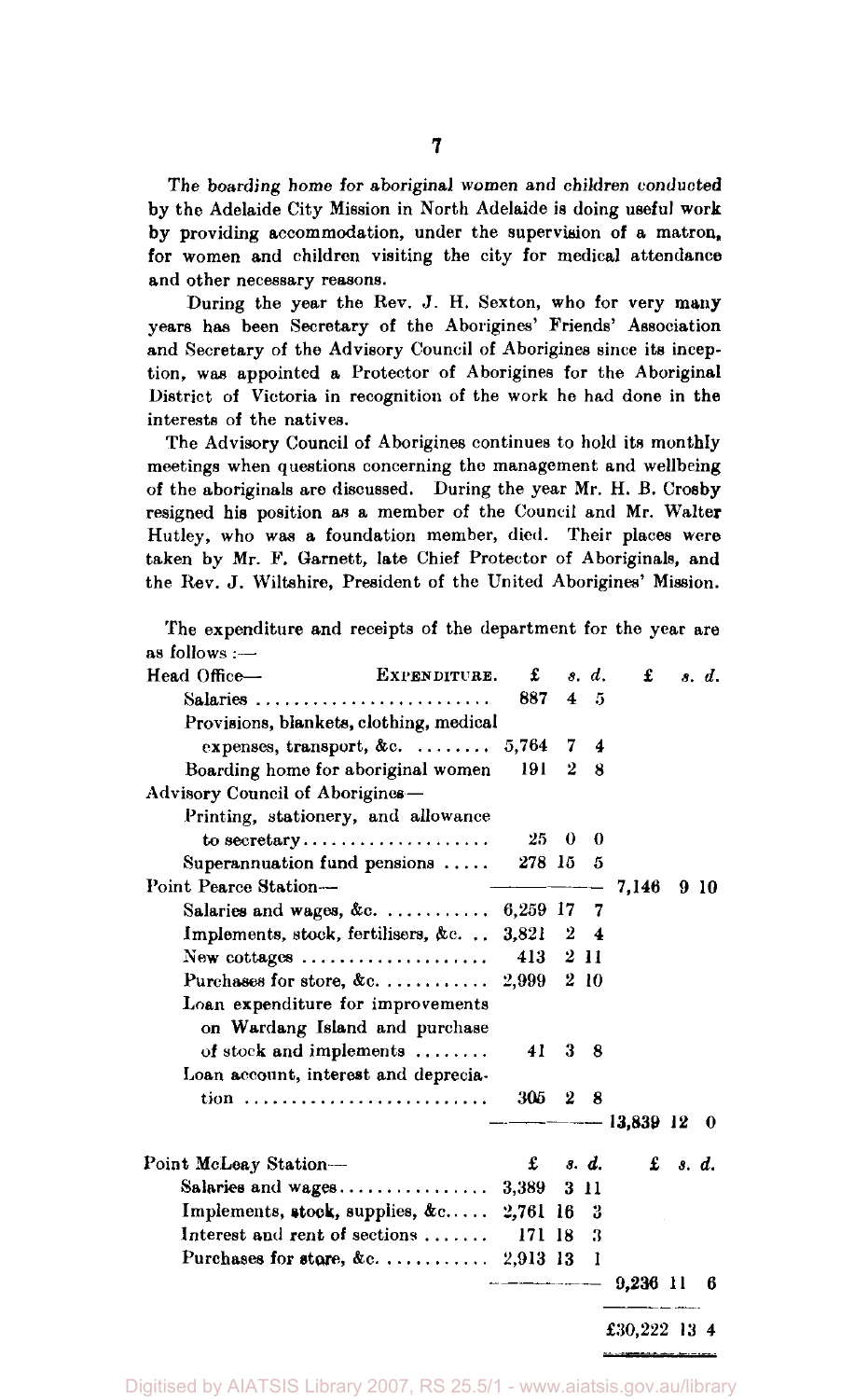| RECEIPTS.                                                                                                 |          |       |       | £                    |                                          | s. d   |
|-----------------------------------------------------------------------------------------------------------|----------|-------|-------|----------------------|------------------------------------------|--------|
| From sales of produce, &c., Point Pearce Station                                                          |          |       |       | 2,155 10             |                                          | 7      |
| From store sales, Point Pearce Station  3,574 15                                                          |          |       |       |                      |                                          | 1      |
| From sales of produce, &c., Point McLeay Station                                                          |          |       |       | 1,545 11             |                                          | 8      |
| From stores sales, Point McLeay Station  2,935 16                                                         |          |       |       |                      |                                          | 8      |
| Refund of advances for fares, $\& c_1, \ldots, \ldots, \ldots, \ldots, \ldots$                            |          |       |       | 45                   |                                          | 6 10   |
|                                                                                                           |          |       |       | £10,257              |                                          | 010    |
| The total expenditure is $\pounds2,434$ 6s. 5d. less than the previous 12<br>months.                      |          |       |       |                      |                                          |        |
| The total receipts show a decrease of £1,182 2s. 11d. on last year.                                       |          |       |       |                      |                                          |        |
|                                                                                                           |          |       |       | £                    |                                          | s. d.  |
|                                                                                                           |          |       |       |                      |                                          | 4      |
| Less total receipts $\ldots \ldots \ldots \ldots \ldots \ldots \ldots \ldots \ldots \ldots \ldots 10,257$ |          |       |       |                      |                                          | 0 10   |
| Cost of aborigines to South Australian Government for                                                     |          |       |       |                      |                                          |        |
|                                                                                                           |          |       |       |                      |                                          | 6      |
| I have the honor to be,                                                                                   |          |       |       |                      |                                          |        |
| Sir.                                                                                                      |          |       |       |                      |                                          |        |
| Your obedient servant,                                                                                    |          |       |       |                      |                                          |        |
| M. T. McLEAN, Chief Protector of Aboriginals.                                                             |          |       |       |                      |                                          |        |
| The Hon. Commissioner of Public Works, Adelaide.                                                          |          |       |       |                      |                                          |        |
| Balance-sheet of the Point McLeay Station as at June 30th, 1931.                                          |          |       |       |                      |                                          |        |
| LIABILITIES.                                                                                              | £        |       | s. d. |                      | $\mathbf{f}$ $\mathbf{s}$ $\mathbf{d}$ . |        |
| H.M. Government Account  64,044                                                                           |          |       | 3 10  |                      |                                          |        |
| H.M. Government Deposit Account                                                                           | 72       | 9     | 3     |                      |                                          |        |
|                                                                                                           |          |       |       | $-64,116$ 13<br>644. | 9.                                       | 1<br>7 |
| Sundry creditors<br>Capital Account                                                                       |          |       |       | 5,550                | 6                                        | 4      |
|                                                                                                           |          |       |       |                      |                                          |        |
|                                                                                                           |          |       |       | £70,311              | 9                                        | 0      |
| ASSETS.                                                                                                   | £        |       | s. d. | £                    | 8.                                       | d      |
| Station buildings                                                                                         | 6,756    | 1     | 9     |                      |                                          |        |
| Cottages and hospital transferred from                                                                    |          |       |       |                      |                                          |        |
| Pompoota                                                                                                  | 2,080 10 |       | 7     |                      |                                          |        |
|                                                                                                           |          |       |       | 8,836 12<br>2,122 15 |                                          | 4<br>0 |
| Land purchased<br>Improvements                                                                            |          |       |       | 3,224 15             |                                          | 9      |
| Implements, vehicles, $\&c.$                                                                              | 649 10   |       | 0     |                      |                                          |        |
| Harness                                                                                                   | 50 -     | 0     | 0     |                      |                                          |        |
| Furniture                                                                                                 |          | 90 11 | 6     |                      |                                          |        |
| Hospital furniture                                                                                        |          |       |       |                      |                                          |        |
|                                                                                                           |          | 61 I5 | 5     | 851 16 11            |                                          |        |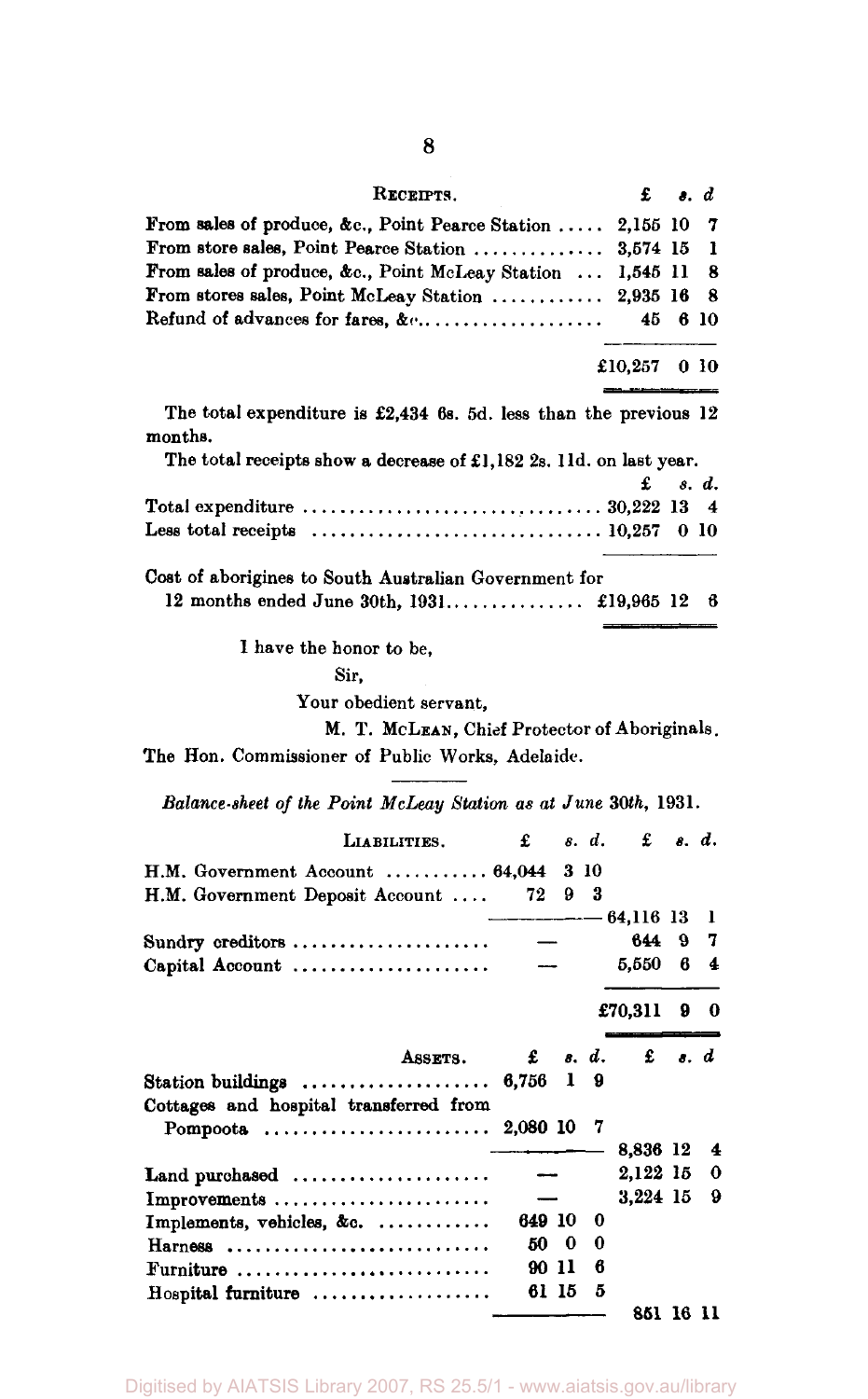|                                                                                                                                              |          |               |         | USTRALIAN INSTITUTE |        |           |
|----------------------------------------------------------------------------------------------------------------------------------------------|----------|---------------|---------|---------------------|--------|-----------|
|                                                                                                                                              |          |               |         |                     |        |           |
|                                                                                                                                              |          |               | LIBRARY |                     |        |           |
| 9                                                                                                                                            |          |               |         |                     |        |           |
| ASSETS-continued.                                                                                                                            |          |               |         |                     |        |           |
| Stock on hand-                                                                                                                               | £        |               | s. d.   |                     | £      | s. d.     |
| Store                                                                                                                                        |          | 509 14        | 8       |                     |        |           |
| $H$ orses                                                                                                                                    | 315      | 0             | 0       |                     |        |           |
| Cattle                                                                                                                                       | 779      | 0             | 0       |                     |        |           |
| Sheep                                                                                                                                        | 440      | 2             | 0       |                     |        |           |
| Pigs                                                                                                                                         | 101      | 0             | 0       |                     |        |           |
| Farm tools, fodder, building and                                                                                                             |          |               |         |                     |        |           |
| fencing material, &c.                                                                                                                        | 364      | 0             | 8       |                     |        |           |
| Sheep skins $\ldots$                                                                                                                         | 1        | 7             | 6       |                     |        |           |
|                                                                                                                                              |          |               |         | 2,510               |        | 4 10      |
| Cash on hand $\ldots, \ldots, \ldots, \ldots, \ldots$                                                                                        |          |               |         | 42                  |        | 7<br>9    |
| Sundry debtors                                                                                                                               |          |               |         |                     |        | 147 12 10 |
|                                                                                                                                              |          |               | 6       |                     |        |           |
| Add net loss brought forward, 1915-30  47,176 10                                                                                             |          |               | ı       |                     |        |           |
|                                                                                                                                              |          |               |         | 52,575              |        | 3<br>7    |
|                                                                                                                                              |          |               |         |                     |        |           |
|                                                                                                                                              |          |               |         | £70,311             |        | 9.<br>0   |
|                                                                                                                                              |          |               |         |                     |        |           |
| M. T. McLEAN, Chief Protector of Aboriginals.<br>September 9th, 1931.                                                                        |          |               |         |                     |        |           |
| ended June 30th, 1931.                                                                                                                       |          |               |         |                     |        |           |
|                                                                                                                                              |          | £ 8. d.       |         | £                   |        | s. d.     |
| duce                                                                                                                                         |          |               |         | 975                 | 3      | 9         |
| Meat                                                                                                                                         |          |               |         |                     | 26 16  | 4         |
| Rations for aboriginals                                                                                                                      | 1,165 13 |               | 6       |                     |        |           |
| School books for aboriginal children.                                                                                                        | 19       | 0             | 4       |                     |        |           |
| Hospital rations and expenses                                                                                                                | 15 11    |               | ı       |                     |        |           |
|                                                                                                                                              |          |               |         | 1,200               |        | 411       |
| Salary of Superintendent and farm                                                                                                            |          |               |         |                     |        |           |
| $overseer$                                                                                                                                   | 435 10   |               | 5       |                     |        |           |
| Wages of aboriginals and white                                                                                                               |          |               |         |                     |        |           |
| laborers                                                                                                                                     | 2,757 14 |               | 2       |                     |        |           |
| Accident insurance                                                                                                                           |          |               |         | 3,193<br>23         | 4<br>6 | 7<br>9    |
|                                                                                                                                              |          |               |         |                     |        |           |
| Depreciation-                                                                                                                                | 25       | 2             | 5       |                     |        |           |
| Implements                                                                                                                                   |          |               |         |                     |        |           |
| $\textbf{Harness}$<br>Furniture $\ldots \ldots \ldots \ldots$                                                                                | 85       | 7<br>17 14 11 | 3       |                     |        |           |
|                                                                                                                                              |          |               |         | 128                 | 4      | 7         |
| Rent                                                                                                                                         |          |               |         |                     | 41 15  | 9         |
|                                                                                                                                              |          |               |         | 130                 | 2      | 6         |
| Profit and Loss Account of the Point McLeay Station for the year<br>To Farm account, dairy and other pro-<br>Interest on land under purchase |          |               |         |                     | 97 18  | 7         |
| Head office salaries and expenses<br>Net loss from $1915.30$                                                                                 |          |               |         | 47,176 10           |        | ı         |
|                                                                                                                                              |          |               |         | £52,993             |        | 7 10      |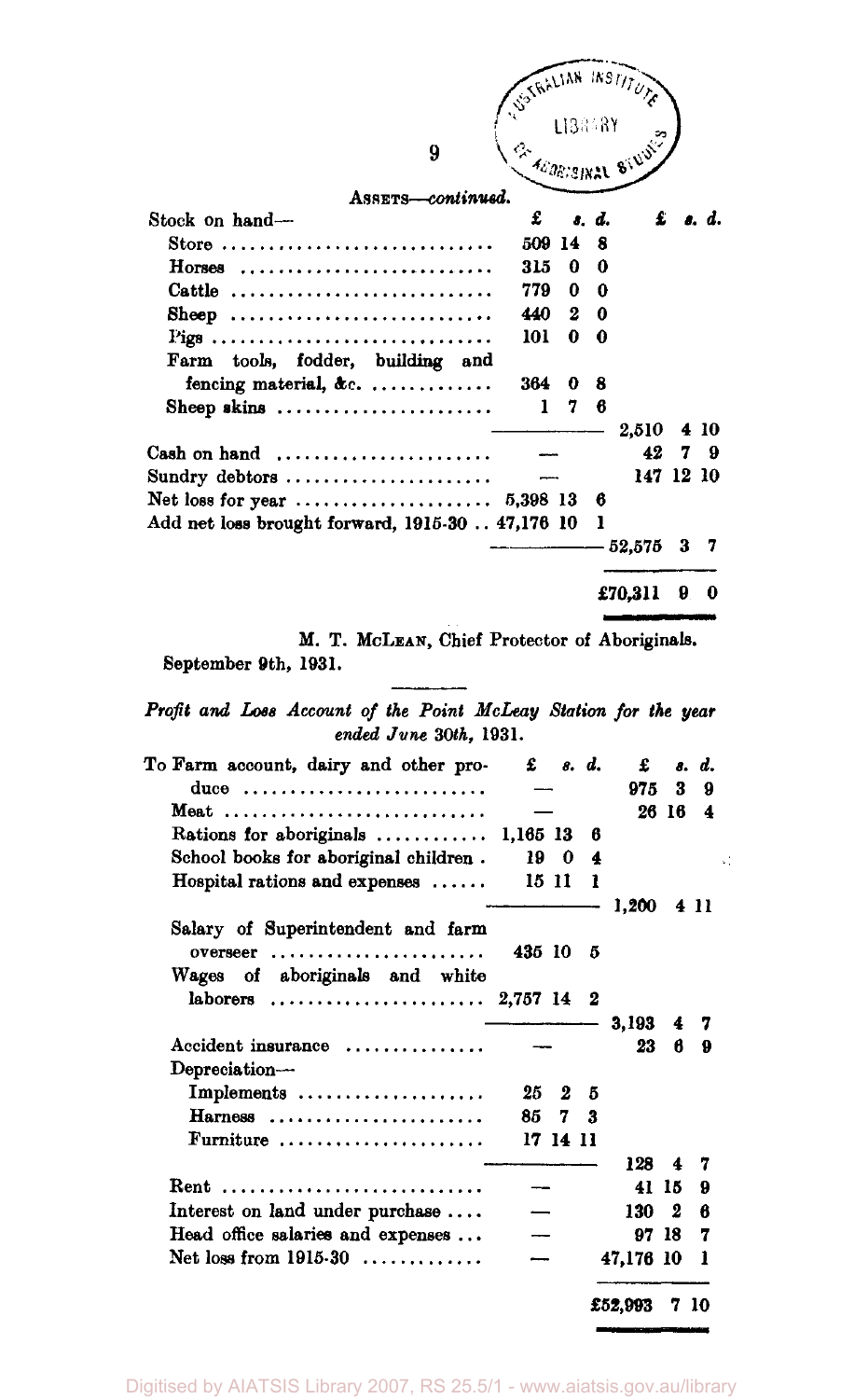| Profit and Loss $A/c$ contd.                                        | £         | 8.               | d.    | £            |       | s. d. |
|---------------------------------------------------------------------|-----------|------------------|-------|--------------|-------|-------|
| By Cattle $\dots \dots \dots \dots \dots \dots \dots \dots \dots$   |           | 39 12 10         |       |              |       |       |
| $Horses$                                                            | 0         | 8                | ı     |              |       |       |
| Sheep                                                               | 87        | 1                | 0     |              |       |       |
| Pigs                                                                |           | 34 17            | 9     |              |       |       |
|                                                                     |           |                  |       | 161 19       |       | 8     |
| Store                                                               |           |                  |       | 256          | 4     | 7     |
| Net loss for year $\ldots \ldots \ldots \ldots 5,398$ 13            |           |                  | 6     |              |       |       |
| net loss brought forward,<br>Add                                    |           |                  |       |              |       |       |
|                                                                     |           |                  | 1     |              |       |       |
|                                                                     |           |                  |       | - 52,575     | 3     | 7     |
|                                                                     |           |                  |       | £52,993      |       | 7 10  |
|                                                                     |           |                  |       |              |       |       |
| M. T. McLEAN, Chief Protector of Aboriginals.                       |           |                  |       |              |       |       |
| September 9th, 1931.                                                |           |                  |       |              |       |       |
| Balance-sheet of the Point Pearce Station as at June 30th, 1931.    |           |                  |       |              |       |       |
| LIABILITIES.                                                        | £         |                  | s. d. | £            |       | s. d. |
| H.M. Government account $49,161$ 19                                 |           |                  | 8     |              |       |       |
| H.M. Government deposit account                                     | 387       | 3                | ı     |              |       |       |
| H.M. Government loan account  1,651 14                              |           |                  | 6     |              |       |       |
|                                                                     |           |                  |       | $-51,200$ 17 |       | 3     |
| Capital account                                                     |           |                  |       | 11,362       | 9     | 5     |
| Sundry creditors                                                    |           |                  |       | 476 15       |       | 6     |
|                                                                     |           |                  |       | £63,040      | 2     | 2     |
| ASSETS.                                                             | £         |                  | 8. d. | £            |       | s. d. |
| Station buildings  10,548 15 10                                     |           |                  |       |              |       |       |
|                                                                     |           |                  | 7 10  |              |       |       |
|                                                                     |           |                  |       | $-13,129$    | 3     | 8     |
| Improvements                                                        |           |                  |       | 7,634 19     |       | 2     |
| Implements, vehicles, $\&c. \ldots \ldots \ldots$                   | 1,640 19  |                  | 7     |              |       |       |
| Harness                                                             | 143       | 6                | 0     |              |       |       |
| Furniture                                                           | 111 18 10 |                  |       |              |       |       |
| Hospital furniture                                                  | 38        | 1                | 8     |              |       |       |
|                                                                     |           |                  |       | 1,934        | 6     | 1     |
| Cash on hand $\dots\dots\dots\dots\dots\dots\dots\dots$             |           |                  |       |              | 13 10 | 6     |
| Sundry debtors                                                      |           |                  |       | 769          | 5     | 8     |
| Stock on hand— Horses                                               | 356 0     |                  | 0     |              |       |       |
| Cattle                                                              | 402       | $\bf{0}$         | 0     |              |       |       |
| Sheep                                                               | 2,887     | $\boldsymbol{2}$ | 6     |              |       |       |
| Pigs                                                                | 103       | 5                | 0     |              |       |       |
| stores, seed, super, timber,<br>Farm                                |           |                  |       |              |       |       |
| fencing material, &c. $\ldots$                                      | 985       | 6                | 2     |              |       |       |
| Sheepskins                                                          | 11 12     |                  | 6     |              |       |       |
| $H$ ospital equipment                                               | 24        | 4                | 6     |              |       |       |
| Store $\dots \dots \dots \dots \dots \dots \dots \dots \dots \dots$ | 615       | 5                | 7     |              |       |       |
|                                                                     |           |                  |       | 5,384 16     |       | 3     |
|                                                                     |           |                  | 4     |              |       |       |
| Add net loss, 1915-30, brought forward 26,010                       |           | $\bf{2}$         | 6     |              |       |       |
|                                                                     |           |                  |       | $-34,174$    |       | 010   |
|                                                                     |           |                  |       | £63,040      | 2     | 2     |
|                                                                     |           |                  |       |              |       |       |

Digiti**September 9th, 1931** ary 2007, RS 25.5/1 - www.aiatsis.gov.au/library